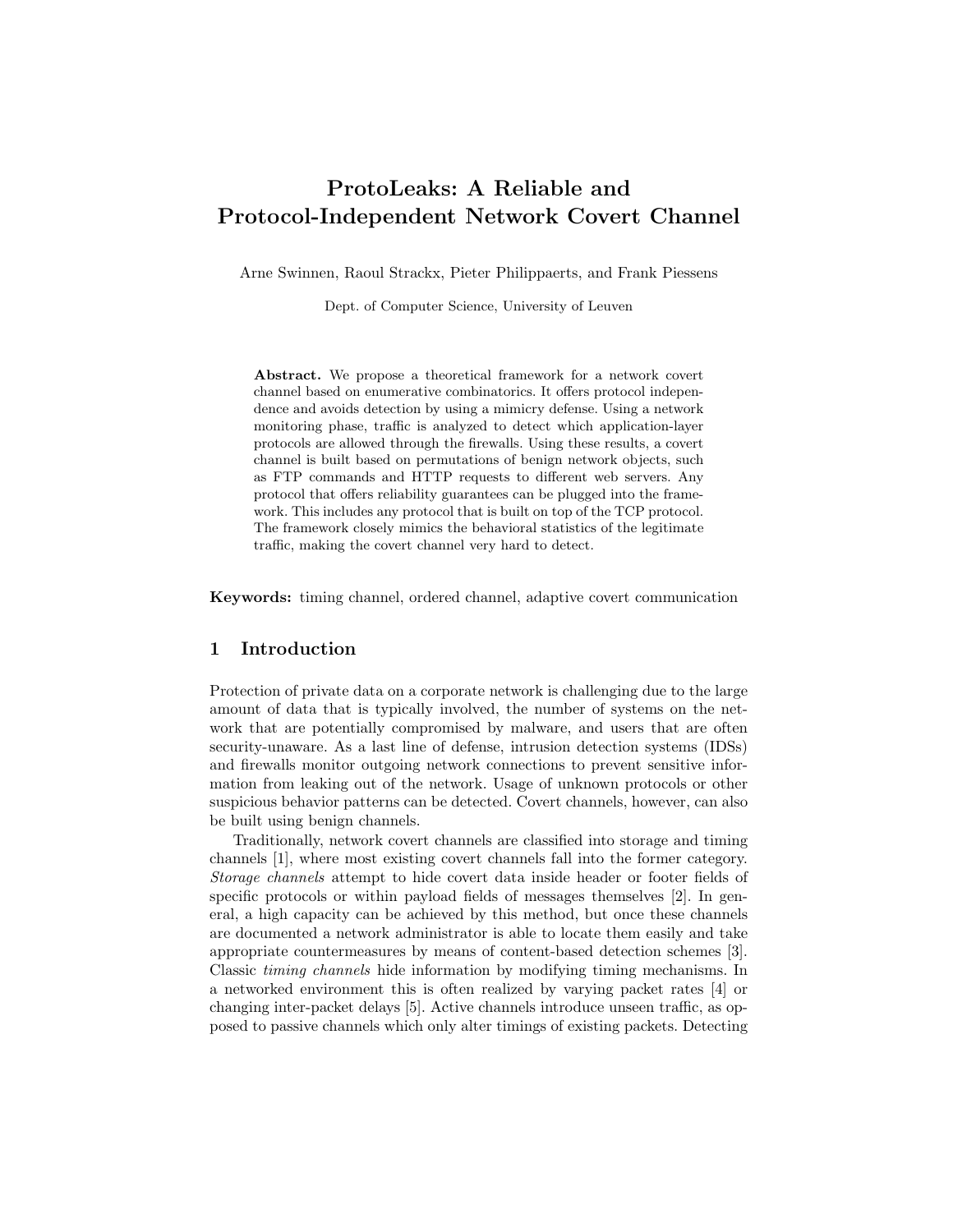timing channels is hard since only anomaly-based detection schemes are applicable, which can be bypassed by mimicking monitored legitimate network traffic properties. The major disadvantage of timing channels is the low throughput and the common need for absolute time synchronization between sender and receiver, which complicates practical implementations. They also are often not immune to dynamic network conditions such as packet duplication, packet loss or noise.

Recently a new family of network timing covert channels was presented based on enumerative combinatorics [6]. This combinatorial approach exploits the relationship of network objects. The absolute time synchronization constraint between sender and receiver is relaxed to relative time synchronization while higher capacity compared to classic timing channels can be achieved. The method is based on two fundamental properties which affect inter-relationship among network objects: distinguishability and sequence detectability. Distinguishability means that one network object can be differentiated from one another, whereas sequence detectability implies whether the order of a sequence of network objects can be discriminated. These properties determine the number of unique arrangements which can be constructed from the pool of network objects. Once these arrangements are known, a mapping between arrangements and bits is constructed. These encoding and decoding algorithms are based on functions which map combinations to positive integers and vice versa, which are known as ranking and unranking functions. This new technique is very suited for cases where the sequence of the chosen network objects is inherently subject to variation, for example human browsing behavior [6] or the packet reordering phenomenon in the internet [7].

The covert channel presented in this paper exploits the fact that different reliable protocol packets or sessions are not always sent in the exact same sequence over time. A human being does not always execute his actions in the same order, nor do daemon applications execute in predefined sequences. It is the first network covert channel, as far as we know, that offers protocol independence. ProtoLeaks is the first ordered channel that makes the distinction between network objects and network object instances. Furthermore, it utilizes a new encoding method based on permutations of network objects with repetitions, which achieves higher capacity than methods presented in related work. In addition, a known encoding method based on permutations of network objects without repetitions is thoroughly analyzed, which results in the identification of some desirable properties for mimicking legitimate traffic. This is achieved through a brand new mimicking algorithm based on a machine learning clustering technique. Non-overlapping clusters of legitimate transmit times are constructed to represent a model of legitimate traffic, after which the second encoding scheme can be exploited to generate traffic according to these clusters.

The remainder of this paper is structured as follows. In Section 2 possible threat models are described. An outline of the channel design is given in Section 3. Section 4 discusses how legitimate traffic can be mimicked. Experimental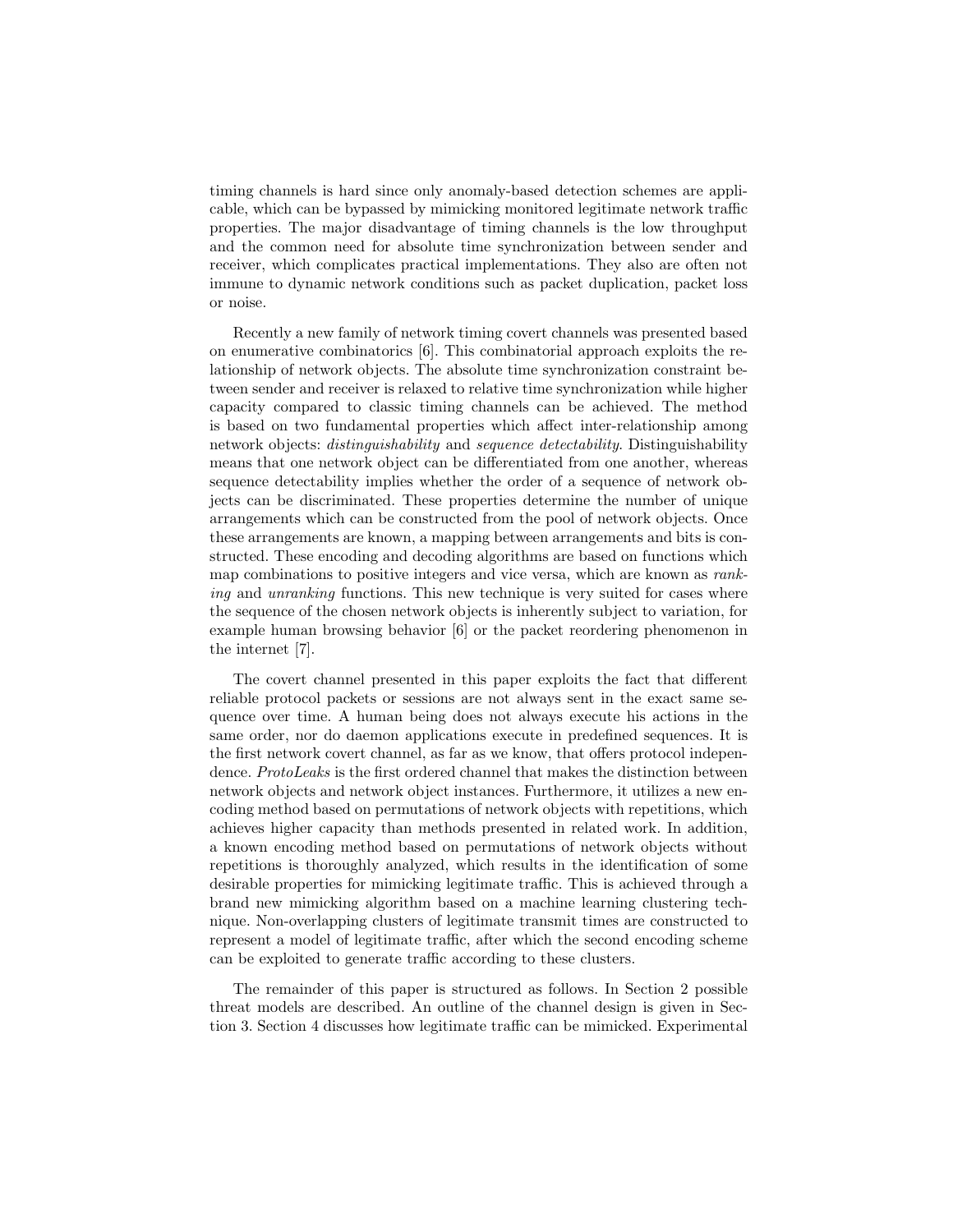results are presented in Section 5. Section 6 highlights related work and Section 7 concludes this paper.

# 2 Threat Model

ProtoLeaks encodes covert data in sequences of network object instances containing different protocol payloads or having distinct destinations. Therefore, the receiver must be able to notice all these instances inserted into the network by the sender in the same order. Figure 1 depicts two plausible locations of sender and receiver. In the first scenario (Fig.  $1(a)$ ) the receiver is able to monitor all packets traveling between the distinct servers and the sender by eavesdropping on a common routing path. This can be achieved in practice by sniffing network traffic. In the second scenario  $(Fig. 1(b))$  the receiver controls all the distinct servers. They report every arrival of a packet to the receiver before acknowledging the arrival of the packet to the sender, to make sure the order of arrival is maintained at the receiver's end. This second scenario is the most likely scenario to be used in practice, because of the impracticalities of network sniffing on larger networks. However, in the first scenario the distinct servers that are used must not be owned by the receiver but can be chosen freely, which facilitates deployment.

We assume the presence of a warden (i.e. an intrusion detection system) that resides on the network and guards against any network covert channels. The warden is active and stateful, which implies he can inspect and modify observed packets and remember previously seen packets as well. He may also block protocols based on the time of day e.g. sending emails after midnight may not be permitted.



(a) Receiver eavesdrops on common (b) Servers report packet receipt to rerouting path ceiver

Fig. 1. Two possible communication scenarios between sender and receiver

# 3 Channel Design

Given the threat model of the previous section, we now describe our combinatorial approach. In Section 4 we will show how this approach can be combined with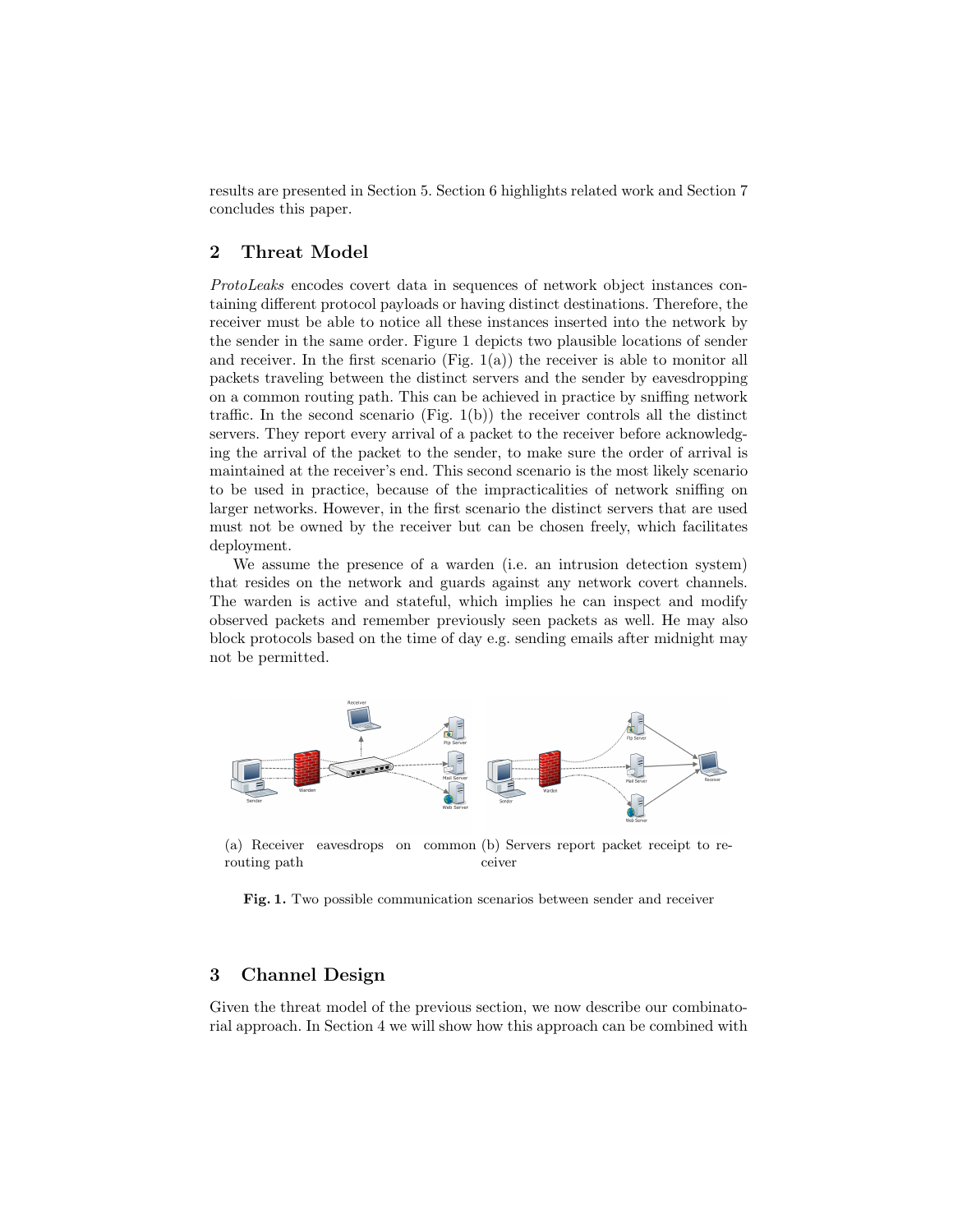a network monitoring phase to mimic legitimate traffic to circumvent a stateful active warden.

## 3.1 Combinatorial Approach

Pairs of reliable protocols and server addresses are used as network objects o in ProtoLeaks. Packets or sessions are possible examples of network object instances  $o_i$ , which can be seen as realizations of network objects on the wire. They are the building blocks for the covert channel described in this paper. These network objects as well as their possible instances satisfy both the fundamental properties of distinguishability and sequence detectability. They are distinguishable since one can always detect and compare the reliable protocol carried by two instances by analyzing their payload. Network protocol analyzers such as Wireshark<sup>1</sup> already offer this functionality. Because only reliable protocols are considered, sequence detectability is guaranteed when one instance is sent only after the previous instance has arrived its destination successfully.

It is important to stress that ProtoLeaks does not constrain the payload of a protocol-compliant packet of a network object instance in any way. It only deals with permutations of network objects. For example, when considering the FTP protocol, a USER command and a PASS command sent to one specific FTP server at address x are both fine examples of instances of network object  $o =$  $(FTP, Ftp Server Address x)$ . In fact, if one has an FTP protocol-specific covert channel to his disposal, it could be embedded in *ProtoLeaks* trivially. However, to stay undetected, it is advised to issue commands fully compliant with the considered reliable protocol. Mimicking typical protocol-specific scenarios when a stateful protocol is chosen, is also required to avoid detection by the warden. By obeying these guidelines, a warden cannot raise suspicion based on the contents of the command itself, nor on the logical flow of commands. In the case of the FTP protocol, a typical login scenario requires that USER and PASS commands are sent consecutively to the  $FTP$  server  $x$  via the same TCP connection. When sessions were chosen as network object instances, a complete login scenario is a perfect candidate for a network object instance  $o_i$  of the aforementioned network object o. When packets were chosen as network object instances, these commands can be interpreted as two network object instances  $o_u$  and  $o_p$ . The sender must keep the TCP connection open after sending  $o<sub>u</sub>$ . When a new instance of object  $o$  has to be sent and the TCP connection is still available,  $o_p$  should be sent to complete the login scenario. If the TCP connection is not available any more, the scenario should be restarted from scratch on a freshly established connection. The network object instance  $o_u$  is then sent again.

The advantage of session network object instances is that connections do not have to remain available between consecutive sends of instances of the same network object. For every new object instance, a whole session is completed. The major downside of this type of instance is loss of capacity compared to packet

 $1$  http://www.wireshark.org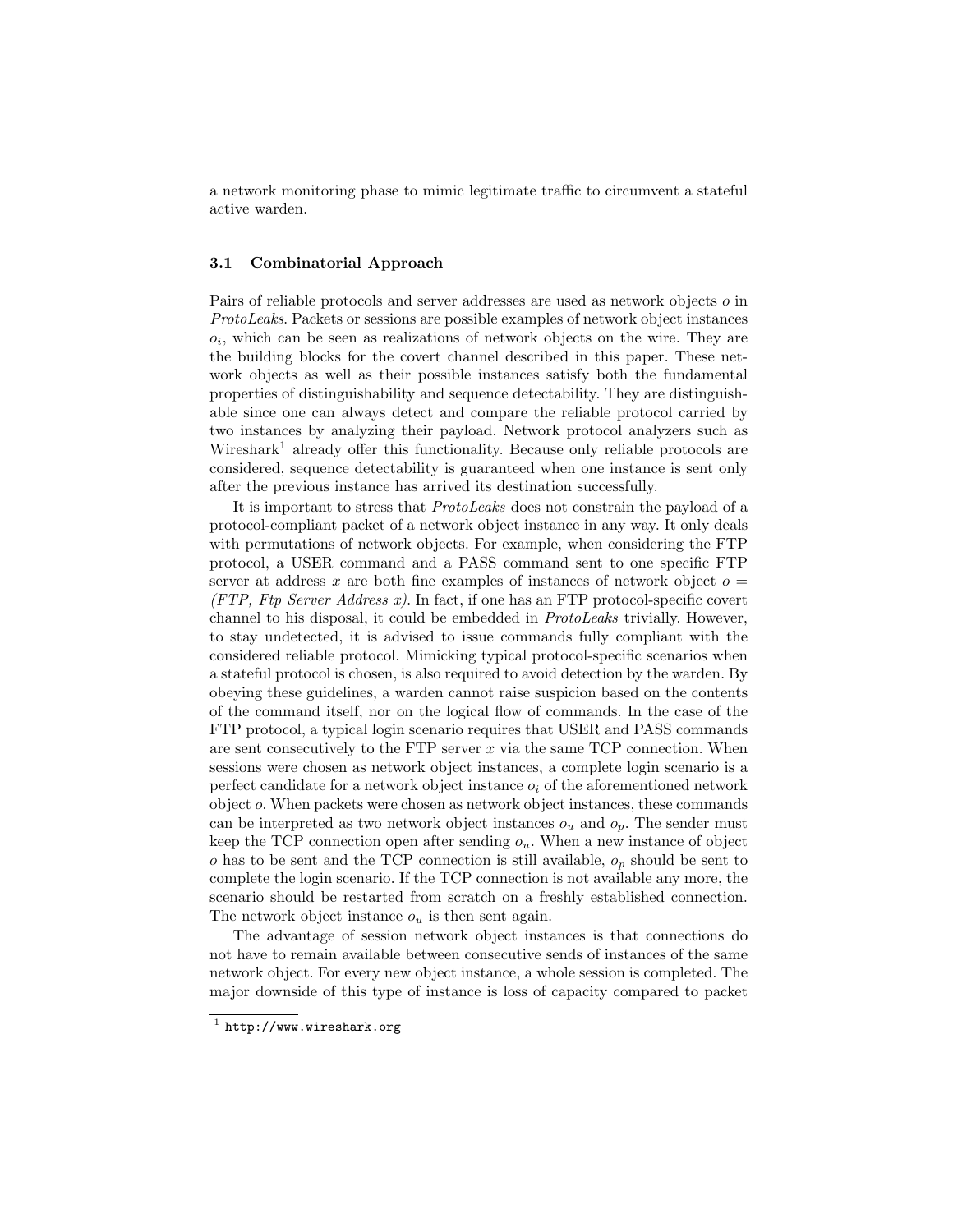object instances, since a complete session will obviously use more bandwidth than a single packet.

# 3.2 Encoding and Decoding

The basic encoding and decoding process is depicted in Fig. 2. The sender first reads  $\beta$  bits from its covert data stream. Subsequently, this bit stream is transformed to a decimal number and handed over to the unranking function. This function always takes a decimal number and an ordered list of  $n$  distinguishable and sequence detectable network objects, which is agreed upon by both parties beforehand, and spits out a new sequence of these objects of length l, representing the provided decimal number. This permutation of network objects is given to the sender's network component which is responsible for sending appropriate instances of them in the given order. As packets are only send after reception of the previous package was acknowledged, these l object instances are observed in the same order at the receiver's end. The receiver translates this permutation of network object instances to a permutation of network objects again and provides this permutation to the ranking function. This function takes this permutation of length  $l$  and the same ordered list of  $n$  distinguishable and sequence detectable objects and returns a decimal number. Finally, this decimal number is converted back to a bitstream of  $\beta$  bits and added to the received covert data stream.

Recall that a network object in ProtoLeaks is a unique pair of a reliable protocol and a server address. A network object instance is packet or session compliant with the object's protocol sent to the object's server address. Note that symbols  $\beta$  and l as well as the ranking and unranking functions are specific to the chosen permutation flavor. The number of bits  $\beta$  directly depends on the total number of permutations  $\alpha$  and is given by the following equation:

$$
\beta = \lfloor \log_2 \alpha \rfloor \tag{1}
$$

In the remainder of this section, two practical encoding schemes based on distinct flavors of permutations are presented and compared. The power encoding scheme allows repetitions of network objects and is aimed at high capacity. The factorial encoding scheme does not allow repetitions but exhibits useful properties to mimic legitimate traffic.

The Power Encoding Scheme In this encoding scheme, permutations of network objects containing duplicates are employed. Allowing repetitions in permutations of network objects means that one permutation of network objects may contain multiple entries of one network object o. This implies that multiple network objects instances of that same network object o may be scheduled consecutively. Since the actual payload of the protocol-compliant instances may differ, this will not raise suspicion of wardens when the payload is chosen carefully. The total number of permutations with repetitions  $\alpha$  is given by the following equation:

$$
\alpha = n^l \tag{2}
$$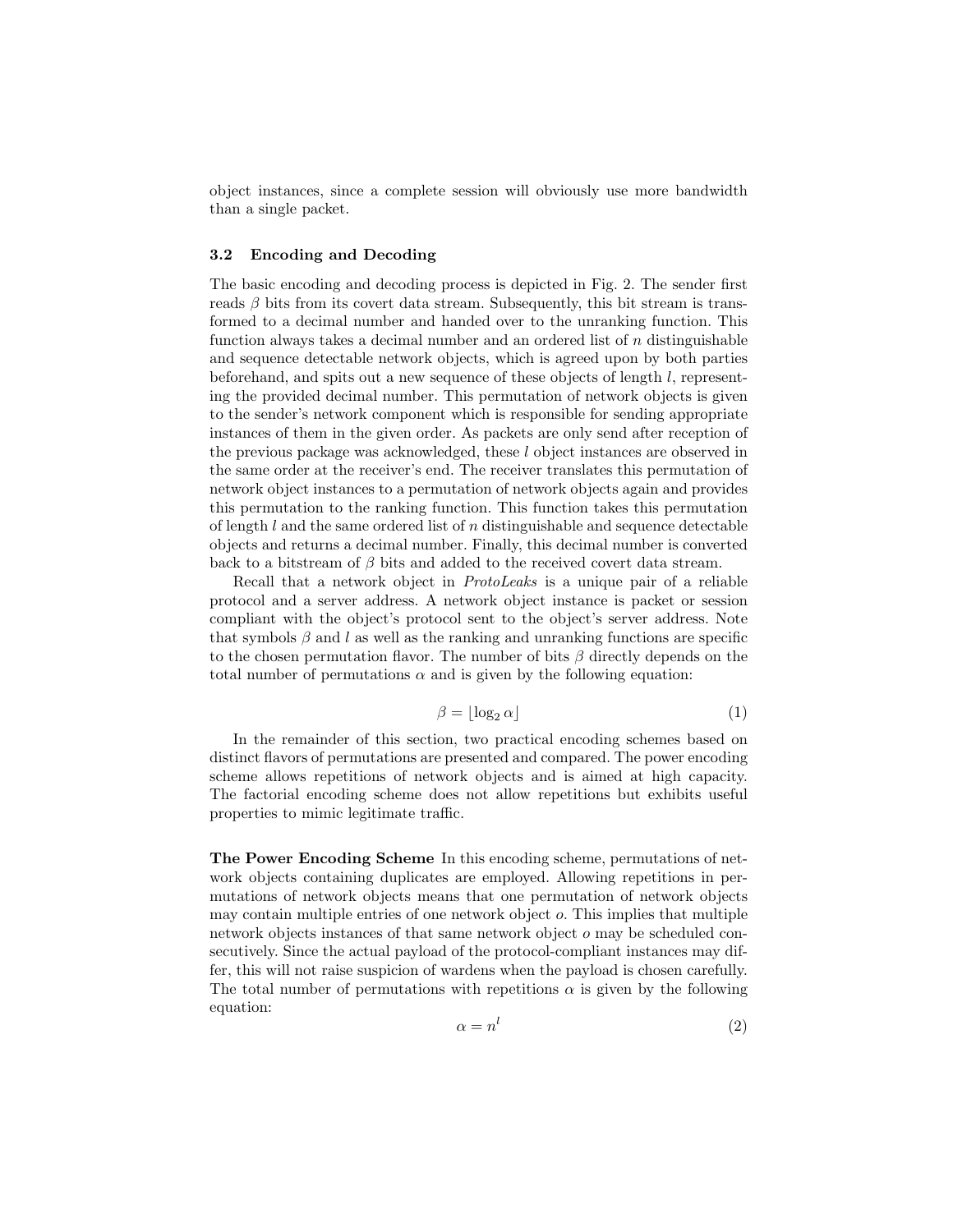

Fig. 2. Basic encoding - decoding process

The symbol  $n$  represents the number of available network objects. The symbol l indicates the length of the permutations and is free to choose. When  $n$  is not a power of two, choosing a greater value for  $l$  increases the maximum number of bits  $\beta$  that can be represented by one permutation, because of the binary logarithm in (1). This number of bits can be calculated by substituting (2) in (1).

No ranking and unranking functions for permutations with repetitions were located in existing literature. We found that constructing a bijective function between permutation with repetitions and binary numbers is possible when interpreting a permutation as a number of base  $n$ . Each of the network objects is first mapped to a positive integer in the range  $[0..n-1]$ . This mapping is known by sender and receiver. A permutation is then transformed to a number of base n by replacing every network object in the permutation by its corresponding value in this mapping. Translation between a permutation and  $\beta$  bits can then be reduced to a case of base conversion between numbers of base  $n$  and base 2.

The Factorial Encoding Scheme The number of permutations without repetitions  $\alpha$  is given by the following equation:

$$
\alpha = n! \tag{3}
$$

The symbol  $n$  still represents the number of available network objects. The length of one permutation is always equal to n. The maximum number of bits  $\beta$  that can be represented by one permutation can again be calculated by substituting (3) in (1). Ranking and unranking functions for permutations without repetitions are readily available in existing literature. An algorithm for ranking and unranking in linear time was given by Myrvold [8].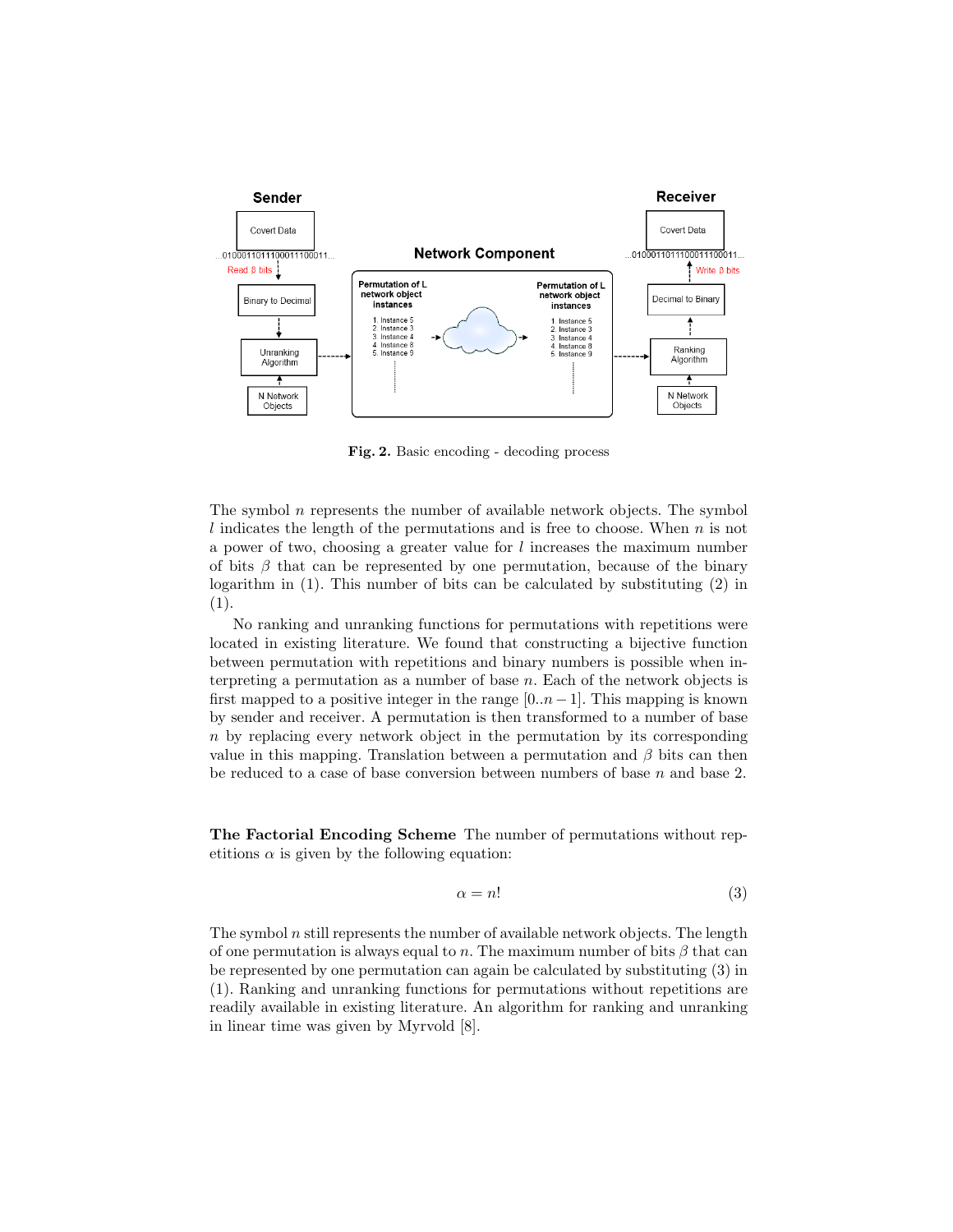Comparison of encoding schemes The capacity of both encoding schemes in terms of bits/permutation and bits/network object instance is given in Fig. 3(a) and Fig. 3(b) for  $n \in [0..100]$ . In (2), a length  $l = n$  was chosen in order to compare permutations of the same length from both schemes. It is clear that the power encoding scheme achieves higher capacity. This is due to the employment of permutation with repetitions in this scheme.

However, the factorial encoding scheme exhibits some other desirable properties useful for mimicking legitimate traffic. First, it guarantees that the same amount of instances from every available network object are generated during the covert communication. This is because each permutation contains exactly one instance of each available network object. In this way, the sender has more control over the generated traffic. In the power encoding scheme, the amount of generated network object instances of one network object depends on the distribution of the covert data. Only when the data is distributed uniformly, the same amount of network objects instances will be generated over time, which is an assumption that cannot be made in general.

Second, a trivial command channel between sender and receiver can be constructed. Since permutations with repetitions of network object instances are never generated for covert data transmission by the factorial encoding scheme, these kind of permutations can be used to signal commands from sender to receiver instead. In this way, permutations without repetitions are reserved for the covert data channel and all other permutations are available to the sender to issue commands to the receiver, effectively constructing a unidirectional command channel. The number of available permutations for the command channel is given by  $n^n - n!$  and is visible for varying values of n as the distance between both functions in Fig. 3(a).



Fig. 3. Comparison of capacity of presented encoding schemes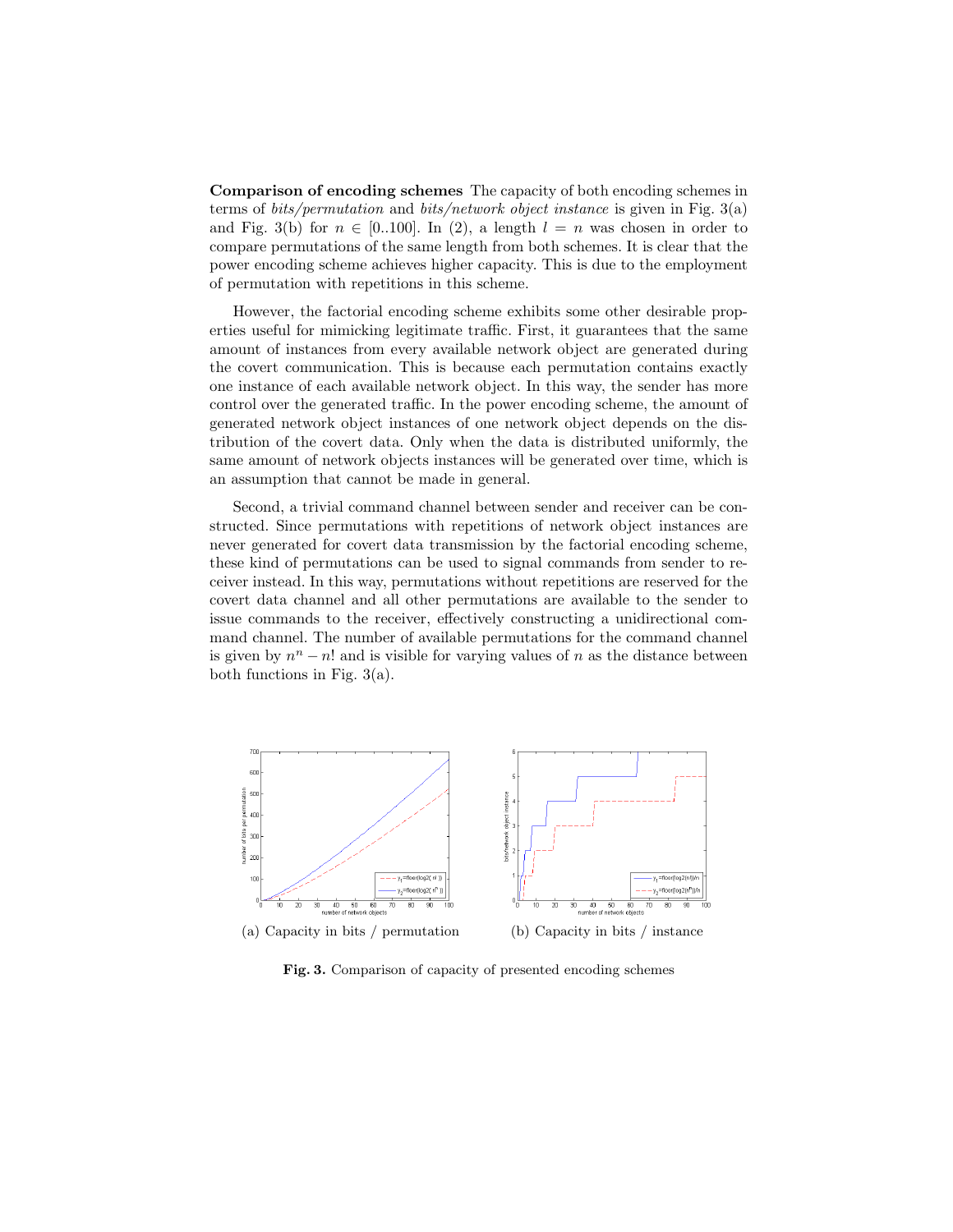# 4 Mimicking Legitimate Traffic

Because ProtoLeaks encodes data in sequences of packet or session instances but does not enforce anything on the contents of the chosen payloads of these instances, it can trivially bypass content-based detection schemes by carefully construction these payloads. However, anomaly-based detection schemes can still notice peculiarities in generated outgoing traffic by the covert channel. Therefore, mimicking legitimate traffic properties is a must to stay undetected. This is achieved by the mimicking algorithm described in this section.

The algorithm expects access to a log file containing legitimate traffic of one day of the week to perform analysis on. The choice for granularity of one weekday was made based on the findings of Danzig in [11]. He noticed that protocol traffic distributions often differ even between days of the week. This log file can be obtained by the sender in a preliminary network monitoring phase. A logical scenario would be that the sender first sniffs outgoing legitimate traffic for at least a week before moving on to the communication phase. During the communication phase, he keeps on sniffing outgoing legitimate data to obtain recent logs. Logs of multiple weeks could also be combined to obtain a better fingerprint of overall network traffic for longer periods.

The algorithm also assumes the availability of an ordered collection of network objects O. This collection is divided in ordered subcollections  $O_p$  based on the reliable protocol p employed by network object  $o \in O$ .  $O_{http}$  thus represents an ordered subcollection of network objects relying on the HTTP protocol.

The mimicking algorithms exhibits four desirable properties. First of all, overall increase of original legitimate traffic observed in the log file due to generated traffic of the covert channel can be limited to a certain (strictly positive) percentage. This percentage is expected as a parameter  $\gamma$  by the mimicking algorithm. Limiting the overall traffic increase is vital to remain undetected for wardens monitoring this property. Second, the mimicking algorithm makes sure that the covert channel only utilizes reliable protocols which have been observed in legitimate traffic. This bypasses security policies restricting outgoing protocols. Third, ratios between these identified reliable protocols are maintained. For example, if there is twice as much HTTP traffic than FTP traffic present in the legitimate traffic log file during a certain time period, the mimicking algorithm will generate two HTTP requests for every FTP request. In combination with the overall traffic increase limitation, this effectively limits traffic increase of each identified reliable protocol to the same percentage. Fourth, legitimate traffic transmit times are mimicked by the algorithm. In a typical company network, the most significant portion of traffic is observed during daytimes. Generated traffic not exhibiting this behavior could be detected trivially.

The algorithm is based on a combination of a clustering technique and the factorial encoding scheme described in Sect. 3. It consists of four main steps, which are outlined in the following subsections.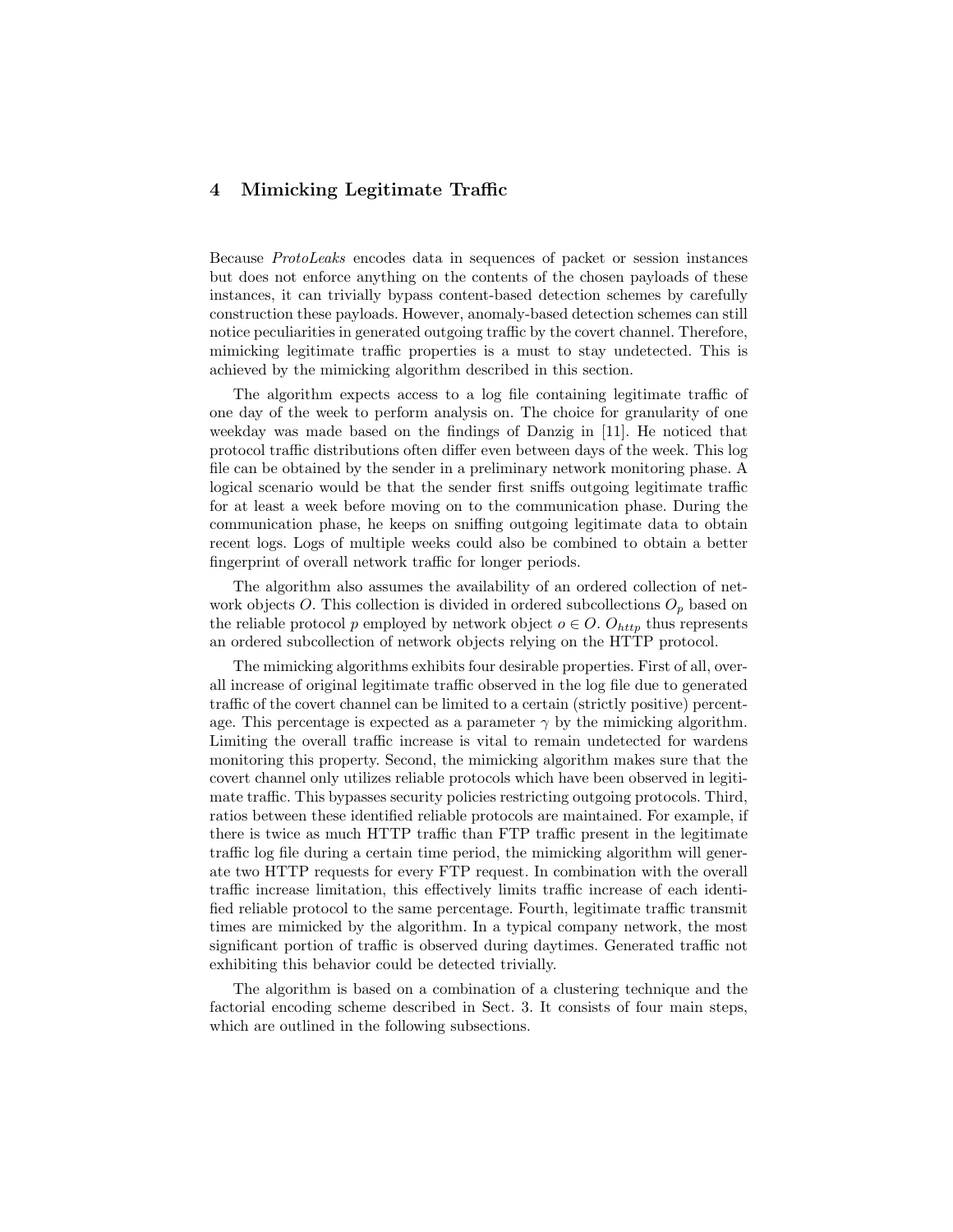#### 4.1 Protocol Identification and Clustering

During the first step, reliable network protocols are identified in the legitimate traffic log file. For each of these protocols, outgoing network object instance transmit times are extracted and the  $k$ -means clustering algorithm<sup>[9]</sup> is applied to this data. Each identified cluster represents a time period, obtained by taking the earliest and last outgoing instance transmit time in the cluster. The boundaries between the identified clusters are interpreted by the mimicking algorithm as moments in time when the shape and/or regularity of legitimate traffic of the considered reliable protocol substantially changes. The identification of clusters is a way to model the dynamic behavior of legitimate traffic.

The standard k-means clustering algorithm expects a parameter indicating how many clusters should be identified. Since we don't know this parameter in advance but on the contrary are interested in this value, a cluster validation criterion is used. The k-means algorithm is executed for varying values of the parameter indicating the desired number of clusters, and each result is validated by calculating its average silhouette value [10]. The silhouette value of a member of a cluster is the distance from this member to the cluster's center. The clustering result with the smallest average silhouette value for all clusters is chosen as the optimal clustering for the considered protocol by the mimicking algorithm.

Finally, for each identified cluster  $c$  of protocol  $p$ , the observed outgoing legitimate instances  $C_c[p]$  during the time period described by the cluster are counted. Subsequently, this value is divided by 100 and multiplied by the traffic percentage limit parameter  $\gamma$  to obtain  $M_c[p] = [C_c[p] * \frac{\gamma}{100}]$ , the maximum number of instances that can be generated in the time period described by c. This value is necessary in the next step of the algorithm.

#### 4.2 Transformation to Temporal Clusters

In this step, the collection of clusters for each reliable protocol identified in the previous step is transformed into a new collection of temporal clusters. In the resulting collection, each cluster contains a list of reliable protocols observed throughout the time period the cluster describes.

There are two situations in which two clusters may overlap in time. These situations are handled by subroutines *mergeIncluding* and *mergePartiallyOver*lapping, which are explained graphically in Fig. 4. These routines take two overlapping clusters and return a collection of three non-overlapping clusters, each containing an appropriate protocol list  $P$ . However, a useless cluster can be introduced by these subroutines. An useless cluster  $c$  is a cluster whose maximum number of network object instances  $\sigma_c = \sum_{p \in P_c} M_c[p]$  that can be generated in the time period described by  $c$  is equal to zero. Such a cluster does not signal a significant change of shape or regularity in legitimate traffic. To filter out these clusters,  $\sigma_c$  is calculated for every new cluster that is introduced in these subroutines. When  $\sigma_c = 0$ , the cluster c is discarded.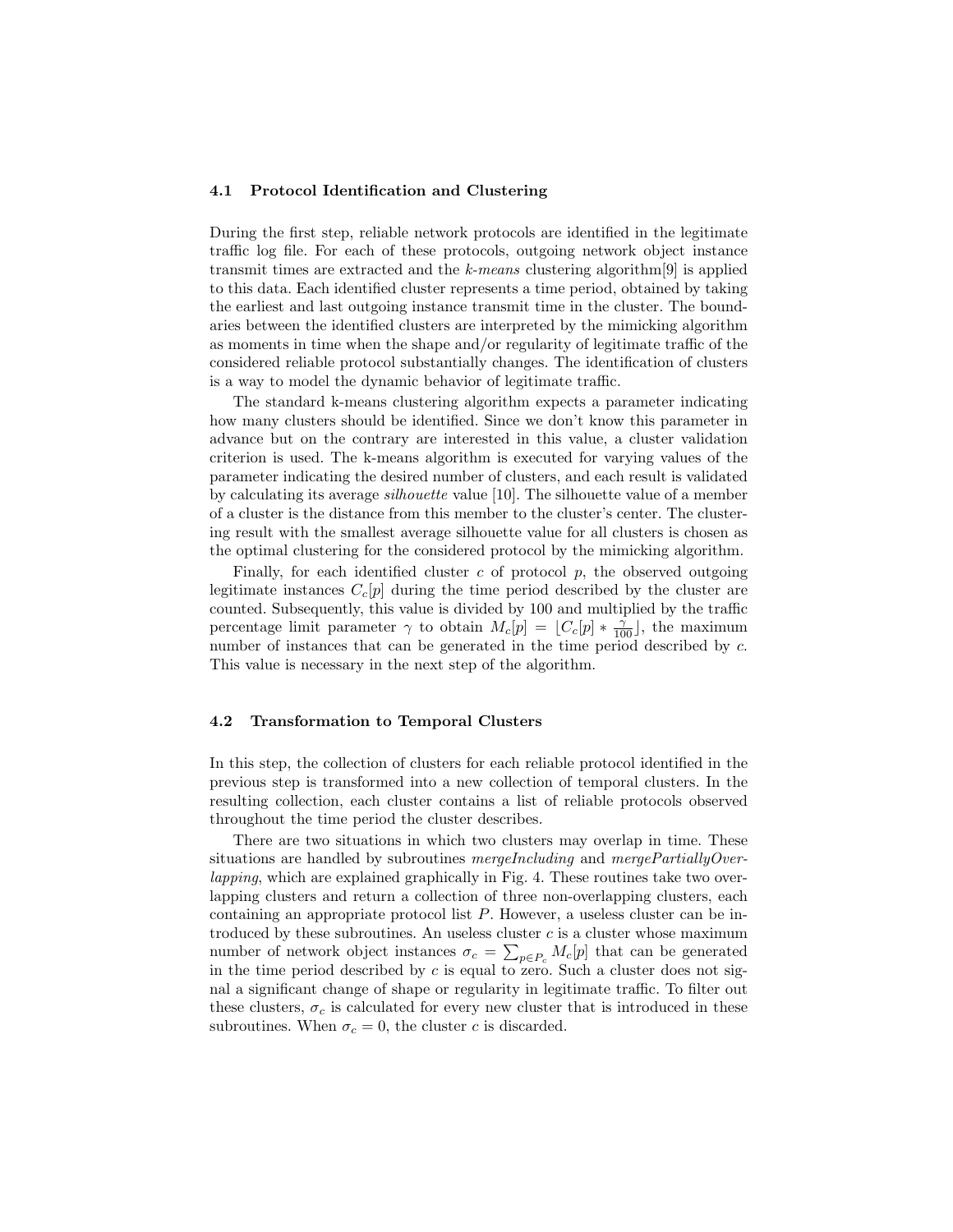

Fig. 4. Functions handling the merging of two overlapping clusters

#### 4.3 Permutation scheduling

In this step a permutation schedule is composed. The main idea is to use the data channel of the factorial encoding scheme to send covert data during time periods described by clusters and to use the command channel of the scheme to signal transitions between consecutive clusters. Recall that boundaries between clusters are moments in time when the shape and/or regularity of legitimate traffic leaving the sender's network substantially change. A transition to a new cluster indicates a change of observed reliable protocols  $P$  and/or a significant in- or decrease of the maximum number of instances  $M[p]$  of a protocol p.

For each cluster c, a distinct list of network objects  $O<sub>c</sub>$  to build permutations from is assembled. This list is based on the ratios between the available protocols  $P_c$  in this cluster. First,  $nbPerm = \max_{p \in P_c} \left( \left\lceil \frac{M_c[p]}{Q_n} \right\rceil \right)$  $\frac{q_c[p]}{O_p}$ ) is calculated. Recall that  $O_p$  represents an ordered subcollection of all available network objects O based on the reliable protocol  $p$ . Then, ratios of protocols in the cluster are defined as  $R_c[p] = \lfloor \frac{M_c[p]}{nbPerm} \rfloor, \forall p \in P_c$ . Now, for every protocol  $p \in P_c$ , the first  $R_c[p]$ network objects of  $O_p$  are taken. The collection of all these chosen network objects is called  $O<sub>c</sub>$ . The ratios between network objects based on distinct reliable protocols  $p$  in this collection are equal to the ratios of network object instances observed in legitimate traffic.

The schedule is now created as follows. For every cluster  $c$  a number of permutations based on  $O<sub>c</sub>$  representing covert data are generated. The number of permutations is equal to  $nbPerm$ . Since each cluster c utilizes a different collection  $O_c$ , transition to a new cluster must be signaled to the receiver. This is done by exploiting the command channel available in the encoding scheme. This transition command is represented by a permutation containing repetitions. The smallest possible permutation containing two repeated network objects of  $O<sub>c</sub>$  is chosen, to limit the traffic overhead.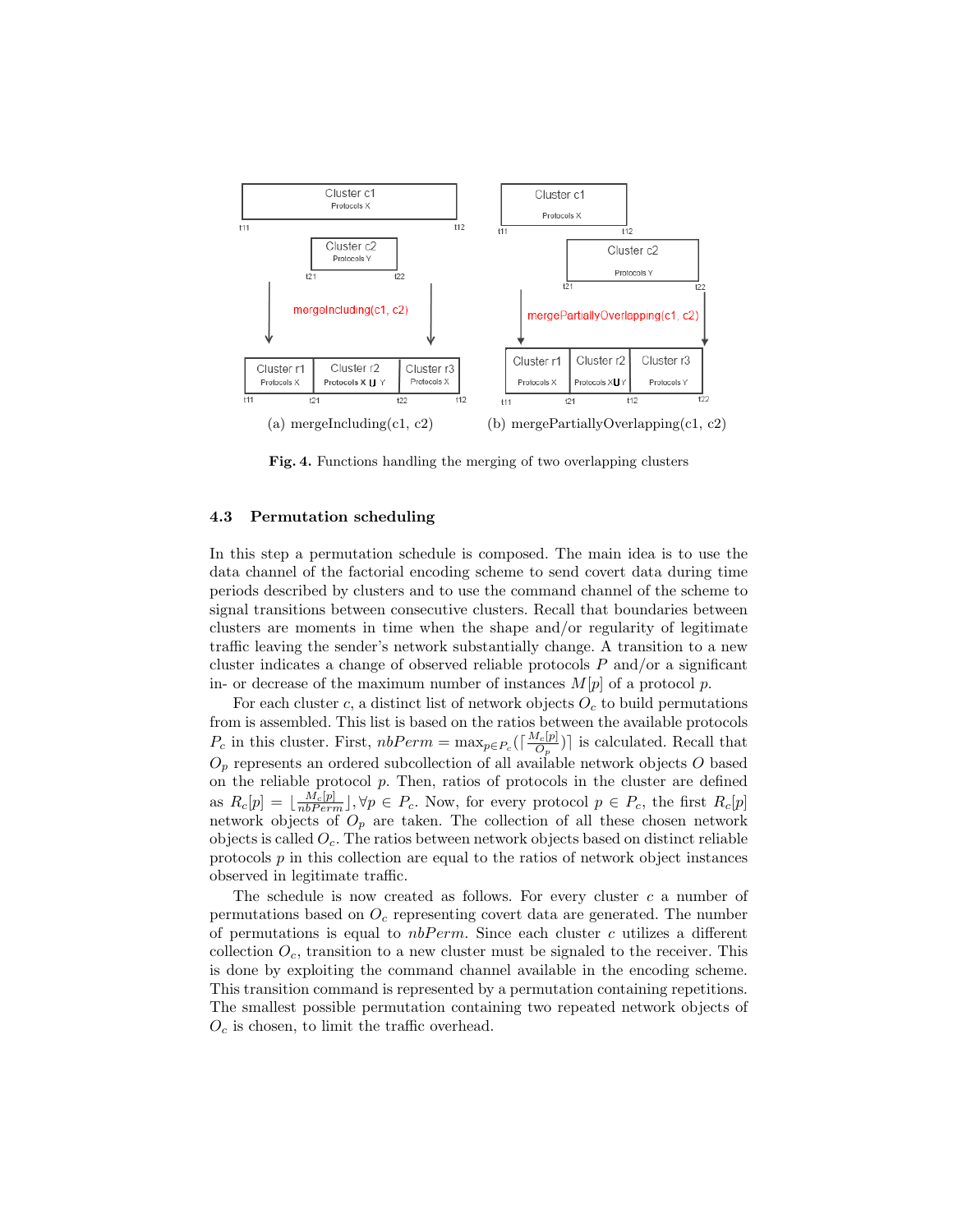#### 4.4 Packet scheduling

In this final step, the permutations are effectively transmitted over the network. The clusters are sorted according to start time and for each cluster  $c$  the total number of network instance objects to be transmitted are calculated. This number is equal to the number of scheduled permutations  $nbPerm$  in this cluster multiplied by the size of  $O_c$ , the length of one permutation. Two more instances are added to this number, to account for the transition command permutation.

In order to not introduce any regularity in generated traffic, transmit times for network objects instances of permutations are generated based on legitimate instance transmit times. First, an inverse cumulative distribution function is fitted on these transmit times observed in the time period represented by the cluster. Hereafter, the inverse transformation method [11] is used to generate a number of instance transmit times from this distribution. After instance transmit times for all clusters have been generated, the actual network object instances are sent over the wire chronologically according to these transmit times.

On the receiver's side, there are two states. In the initial state, the network object list  $O_c$  utilized by the currently active cluster c at the sender's side is discovered. The receiver can detect this list by exploiting the property that a permutation in the factorial encoding scheme does not contain repetitions. When a network object instance is observed that has been seen before, the receiver knows the second permutation is started and can deduce  $O<sub>c</sub>$  from the first permutation that has been received. This permutation still represents covert data, so no bandwidth is lost. At this point the receiver enters its second state, pure covert data decoding. This state is left when a permutation of  $O_c$  containing repetitions is observed. This is the transition command from the sender. The receiver then goes back to its initial state.

## 5 Evaluation

The sender's encoder and the receiver's decoder were implemented in C++ on a Windows 7 machine having Matlab and Wireshark installed. They support five protocols, namely HTTP, FTP, IMAP, POP and SMTP. Packets as well as sessions can be chosen as network object instances. In both cases, the encoder executes a typical scenario for the considered protocol of the network object. For ease of evaluation, the threat model where the receiver is able to obtain outgoing traffic logs from the sender was chosen (see Fig.  $1(a)$ ). The decoder thus expects a traffic log file of the sender's generated traffic, which can be delivered offline without loss of generality, since the channel is unidirectional. Both encoder and decoder implementations are able to call and retrieve output from the commandline version of Wireshark, Tshark, to perform traffic analysis. The encoder is also able to call Matlab routines such as k-means and data fitting functions through the  $C++$  Matlab Engine<sup>2</sup>. Therefore, it can execute the mimicking algorithm described in Sect. 4 automatically. The network objects utilized were taken from

 $^2$  http://www.mathworks.nl/help/techdoc/matlab\_external/f29148.html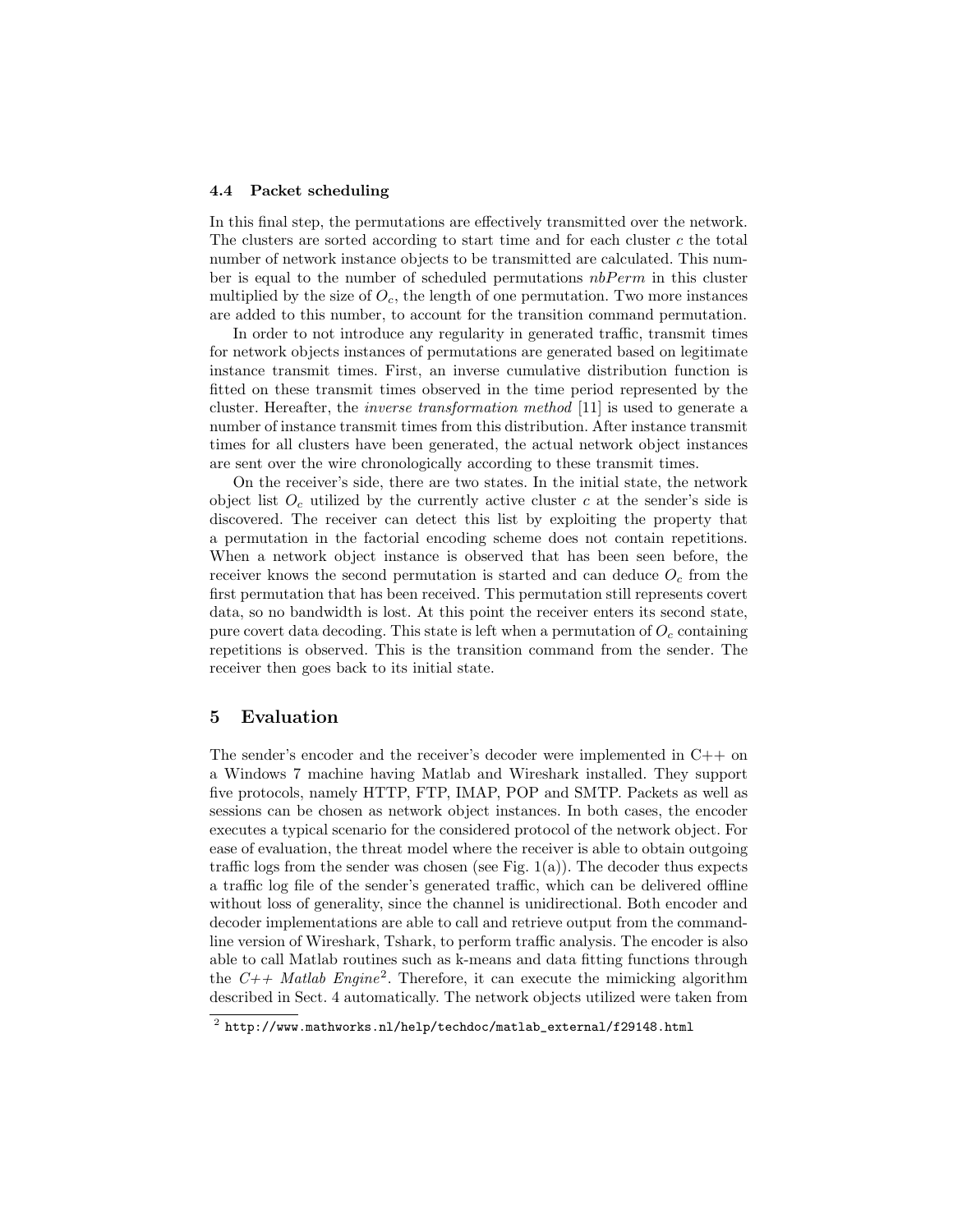publicly available sources. Http servers were taken from Alexa<sup>3</sup>. Ftp servers were taken from several public lists of Linux distro mirror servers. A number of accounts from email services supporting IMAP, POP and SMTP were used.

#### 5.1 Capacity

To determine the real world capacity of both schemes, the average rate at which network objects instances can be sent and acknowledged over the wire was identified experimentally. Varying rates were obtained through a number of repeated tests, from which average values of approximately 60 packet instances/second and 35 session instances/second were obtained. This results in the real world capacity for both encoding schemes depicted in Fig. 5 for varying number of network objects  $n$ . Again, the length  $l$  from permutations in the power encoding scheme were chosen equal to  $n$ , to simplify comparison of both schemes. We see that a capacity of 399 bits/second is reached by the power encoding scheme utilizing packet network object instances, when using one hundred network objects.



(a) Empirical capacity of ProtoLeaks for (b) Empirical capacity of ProtoLeaks for packet network object instances session network object instances

Fig. 5. Comparison of capacity of presented encoding schemes

#### 5.2 Stealth

To evaluate the stealthiness of ProtoLeaks, the mimicking algorithm was deployed to mimic legitimate traffic taken from the ISCX 2012 Intrusion Detection Evaluation Dataset [12]. This dataset contains complete and non-anonymized network logs of exactly one week and was made specifically to evaluate the effectiveness of intrusion detection systems. An extract of this dataset containing traffic of the first day generated by one of the workstations in the network was

 $^3$  http://www.alexa.com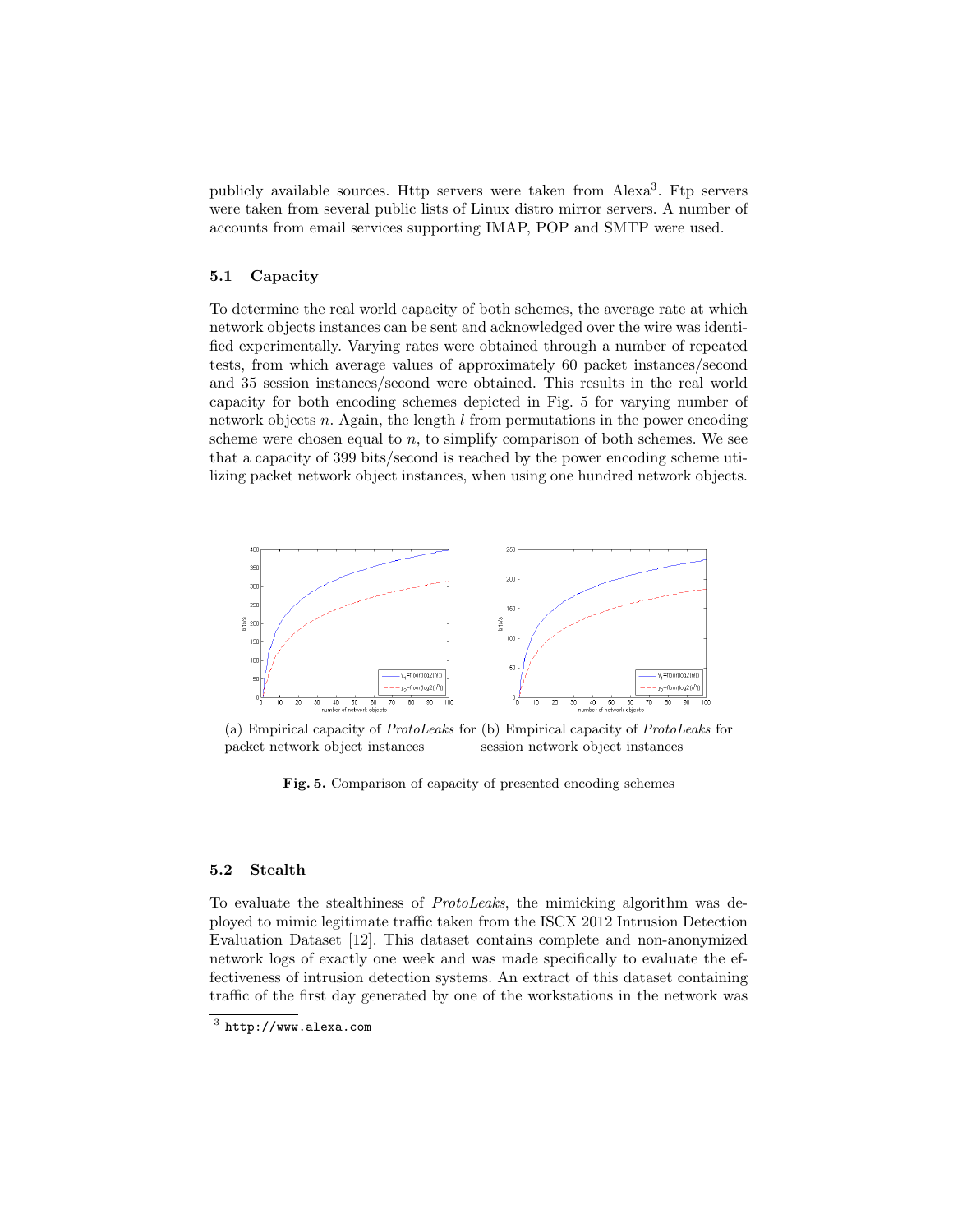taken and handed to the encoder to mimic traffic from. Only four out of five supported protocols were present in the extract, no IMAP traffic was observed.

The algorithm was executed for varying values of  $\gamma$ , the legitimate traffic limit parameter. The results are depicted in Table 1 for packet instances only, due to page limitations. One can see that ratios present in original traffic are maintained in generated traffic. It's also clear that  $\gamma$  is taken into account. Figure 6 depicts the CDFs of protocol-specific legitimate and generated packet instance traffic. One can conclude from these graphs that protocol-specific legitimate traffic is mimicked successfully. Finally, the popular KS-test [13] and Regularity Test [14] were performed on legitimate and generated instance transmit times. They were both negative.

|                       | $\#$ clusters | #bits  | $\#$ total instances $\#$ http $\#$ ftp $\#$ smtp $\#$ pop |       |     |     |     |
|-----------------------|---------------|--------|------------------------------------------------------------|-------|-----|-----|-----|
| 10                    | 21            | 20969  | 3584                                                       | 3441  | 30  | 83  | 30  |
| 20                    | 24            | 44068  | 7166                                                       | 6865  | 54  | 171 | 76  |
| 30                    | 25            | 66623  | 10739                                                      | 10296 | 77  | 254 | 112 |
| 40                    | 25            | 89720  | 14313                                                      | 13717 | 101 | 341 | 154 |
| 50                    | 28            | 112745 | 17893                                                      | 17144 | 125 | 417 | 207 |
| 60                    | 28            | 135411 | 21455                                                      | 20565 | 143 | 510 | 237 |
| 70                    | 28            | 158421 | 25013                                                      | 23991 | 167 | 583 | 272 |
| 80                    | 28            | 180620 | 28588                                                      | 27406 | 190 | 679 | 313 |
| 90                    | 28            | 203540 | 32140                                                      | 30826 | 214 | 753 | 347 |
| 100                   | 29            | 226699 | 34421                                                      | 32950 | 234 | 833 | 404 |
| Total Legitimate Data |               |        | 34439                                                      | 32892 | 228 | 864 | 455 |

Table 1. Results of the transform<br>Clusters algorithm on packet instances for varying  $\gamma$ 



Fig. 6. Protocol-specific packet instance CDFs of legitimate and generated traffic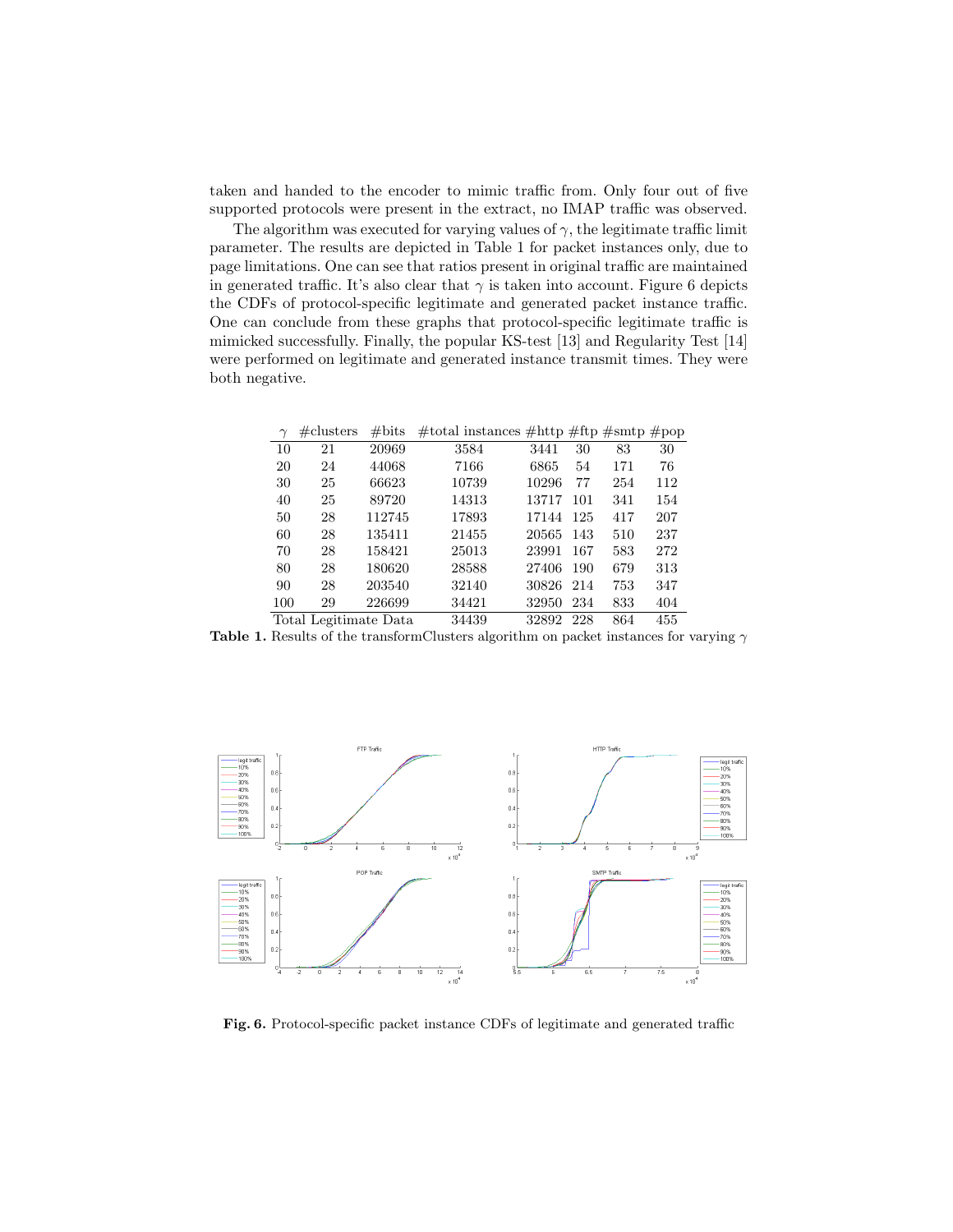## 6 Related Work

Most of the research in the field of covert channels has been done on storage channels [2]. Only recently several practical ordered channels emerged. Cloak encodes covert data in unique distributions of packets over several TCP flows [15], which is comparable to the approach taken in [16]. It was the first channel that took advantage of the reliability service that TCP offers to construct a robust ordered channel. The packet reordering phenomenon in the internet protocol is misused to hide covert data in [7]. The dependency on the natural phenomenon and dynamic network conditions severely constrain the capacity of this covert channel. However, by mimicking the original phenomenon, it becomes undetectable. WebLeaks is an active ordered channel which encodes covert data in permutations of web page requests without repetitions in [6], which corresponds to the factorial encoding scheme *ProtoLeaks* also deploys. It utilizes the payload of HTTP requests as well as distinct websites to obtain a high number of arrangements and thus capacity. It is also very hard to detect, since it mimics legitimate IPDs. This makes it a perfect candidate to be embedded in ProtoLeaks.

## 7 Conclusion

This paper introduced a theoretical framework for a network covert channel based on enumerative combinatorics, called ProtoLeaks. It features a novel design that offers a pluggable protocol interface, essentially making the design fully protocol independent. Any protocol that offers reliability guarantees can be plugged into the framework. This includes any protocol that is built on top of the TCP protocol. Furthermore it exhibits a number of desirable properties such as reliability, better capacity than existing channels, and the possibility to embed other protocol-dependent covert channels.

In addition, a mimicking algorithm was presented which models legitimate traffic with cluster-based machine learning techniques. Covert traffic is then generated based on these clusters, which successfully evades detection by modern intrusion detection systems.

## References

- 1. National Computer Security Center, US DoD. Trusted Computer System Evaluation Criteria. Tech. Rep. DOD 5200.28-STD, 1985.
- 2. S. Zander, G. Armitage, P. Branch. A Survey of Covert Channels and Countermeasures in Computer Network Protocols. IEEE Communications Surveys and Tutorials, 9(3):44–57, 2007.
- 3. G. Fisk et al. Eliminating Steganography in Internet Traffic with Active Wardens. Proc. 5th Int'l. Wksp. Information Hiding, 2002.
- 4. H. Eßer, F. Freiling, "Kapazitätsmessung eines verdeckten Zeitkanals über HTTP," Tech. Rep. TR-2005-10, 2005.